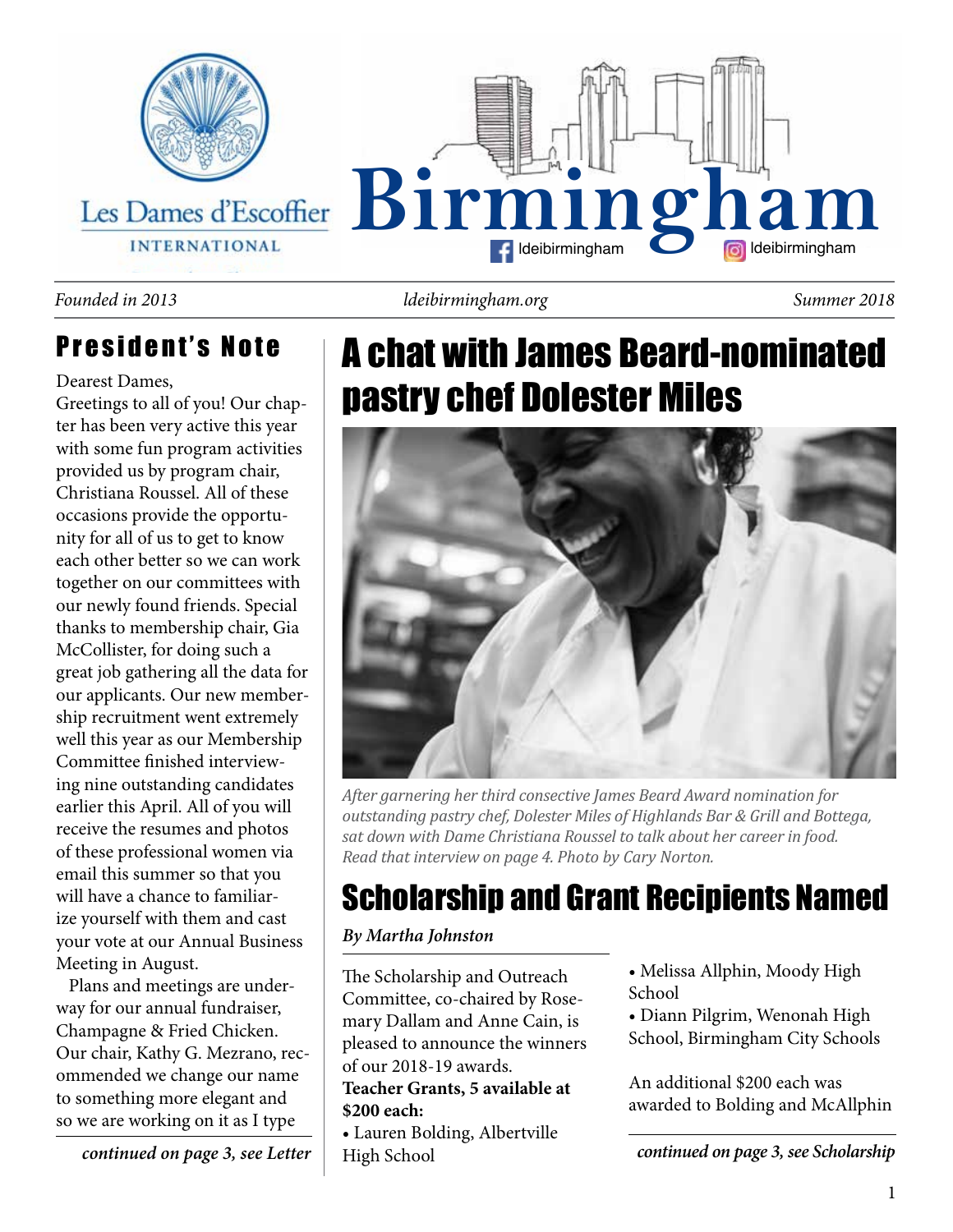2 3

these notes. In changing the name of our event, we will have a strong emphasis tag on LDEI Birmingham so Birmingham will know it is the same amazing group from our event last year. More information will be forthcoming as we develop and plan. All of our membership is encouraged to be involved in every phase of planning and execution. Please email me: beckysatterfield@ gmail.com so I can keep you on our planning calendar for our meetings. October 8, 2018 at JVTF tentatively has been slated for this year. Auburn and Alabama will be out of town the day before. And we

### *Letter, continued from page 1* anticipate doubling our fundraising

goal this year.

 The Gumbo Gala and the Southern Cooking Showdown were a great success April 21, and a lot of fun. We look forward to judging for them next year. This week, I've met with the Fundraising Committee/Outreach Committee, including chair, Rosemary Dallam, and co-chair Anne Cain. Make time to read the article announcing our winners and the two remaining awards we will be making at a later date. We have established a new Entrepreneur Grant in addition to the Nonprofit Award we have already. We want to hear from

all of you with nominees for each of these.

 Ashley Tarver is doing a great job gathering all the bio information from our membership so we can complete our website. There are only a handful who haven't responded. Please send your bio to Ashley as soon as possible so we can finish this project.

 Keep your eyes on your email inbox so you don't miss out on what we are doing next—together as a unified group of one of the most outstanding organizations in the world for women.

> Best always, Becky

to support their High School ProStart Competition State Winning Teams that traveled to Rhode Island in April to compete in the National event. **Community College Student Scholarship:** \$1000 • Rebecca N. Klang from Jefferson State Community College **4-Year College Scholarships:** 

#### **\$1,000 each**

• Hope Etheridge, Samford University Dietetics major

• Sydney Smith, Samford University Dietetics major

• Ally Cound, Auburn University Nutrition major

 The Committee had originally planned to award two 4-year college scholarships. However, since there were no applications for the graduating high school student category, the group opted to award a third scholarship to a 4-year college applicant.

 These winners will each be presented an Award Certificate during Award Events at the institutions

where they study. All award and scholarship winners will be honored at our October fundraising event, and each will

be participating in at least one of our LDEI events during the coming year.

 Still to come, the Scholarship and Outreach Committee will

**• New Entrepreneur Award: \$3,000** Women who apply or are nominated for this award should have an established business plan demonstrating the goals, strategies, and financial needs of their Alabama business. Each applicant must have been in operation for 2 to 3 years, and the business must fit in the scope of practice of LDEI.

 Watch your inbox for further information on these awards.



*Becky Satterfield and Rosemary Dallam presented Rebecca N. Klang a \$1,000 LDEI Community College Scholarship on April 27, at the awards ceremony at Jeff State Community College.*

be sharing criteria and the nominating process for two other awards in early May. All active dames are urged to submit candidates for each of the following awards that will be announced in late June: • **Nonprofit Award: \$2,000** The organization should have established goals similar to those of the Dames and demonstrate support of the industry. It should also have women in management roles.



**2018 New Member Nominees** Take the opportunity to get to know these outstanding women who have been nominated for membership.

- Barbara Gaines: owner,
- Happy Event
- Andrea Griffith: executive chef,
- Pursell Farms
- Rebel Negley: general manager, Color Code Cookies, LLC
- Kate Nicholson: recipe editor, Meredith Corporation
- Rosie Pihakis: director of marketing, Jim 'N Nick's Bar B Q
- Geri-Martha O'Hara: owner, Big Spoon Creamery
- Cheryl Slocum: food content creator
- Kathryn Strickland: executive director, Food Bank of Central Alabama
- Rebecca Williamson: owner and creator, Homested Fines





### Potential new member social and nominees list

Kathy Mezrano, chair of our 2018 fall fundraiser, is hard at work getting committees and plans in place for the event on Sunday, October 7, at Jones Valley Teaching Farm. She is positive that we can make this year's event even more successful that our first.

 Do you have any great ideas for enhancing the reach of the event by pagne & Fried Chicken] to be more inclusive? Send your thoughts to Kathy as this is one of the first items on our checklist. The sponsorship team wants to be able to attract other "beverages", and the ticket sales team wants to reach a larger audience.

changing the existing name [Cham-email her and let her know which team you want to volunteer for.

 If you want to stay on the same committee you worked on last year, just let Kathy know. If not, please

 Know a potential sponsor? Contact Idie Hastings or Martha Johnston and they'll work with you on reaching out to each. This event is a wonderful way to make a difference in the amount

of scholarship/grant money we can award, and also a good way to know your fellow Dames better. Get involved!

# Fall Fundraiser Update: Event will be held Oct. 7

### *By Martha Johnston*

*On March 28, Kathy Mezrano hosted Dames and our current nominees for membership at The Gardens Café. All enjoyed the wonderful food and beverages Chef Jason Mezrano and the staff had prepared.* 

*Top left: Erin Isabell, Sidney Fry, Becky Satterfield, and Mary Esther Carpenter Very top: Susan Nash Gilpin, Kathryn Strickland, and Kate Nicholson Above: Idie Hastings, Rebecca Williamson, Sherron Goldstein, and Ashley Tarver*

#### *Scholarship, continued from page 1*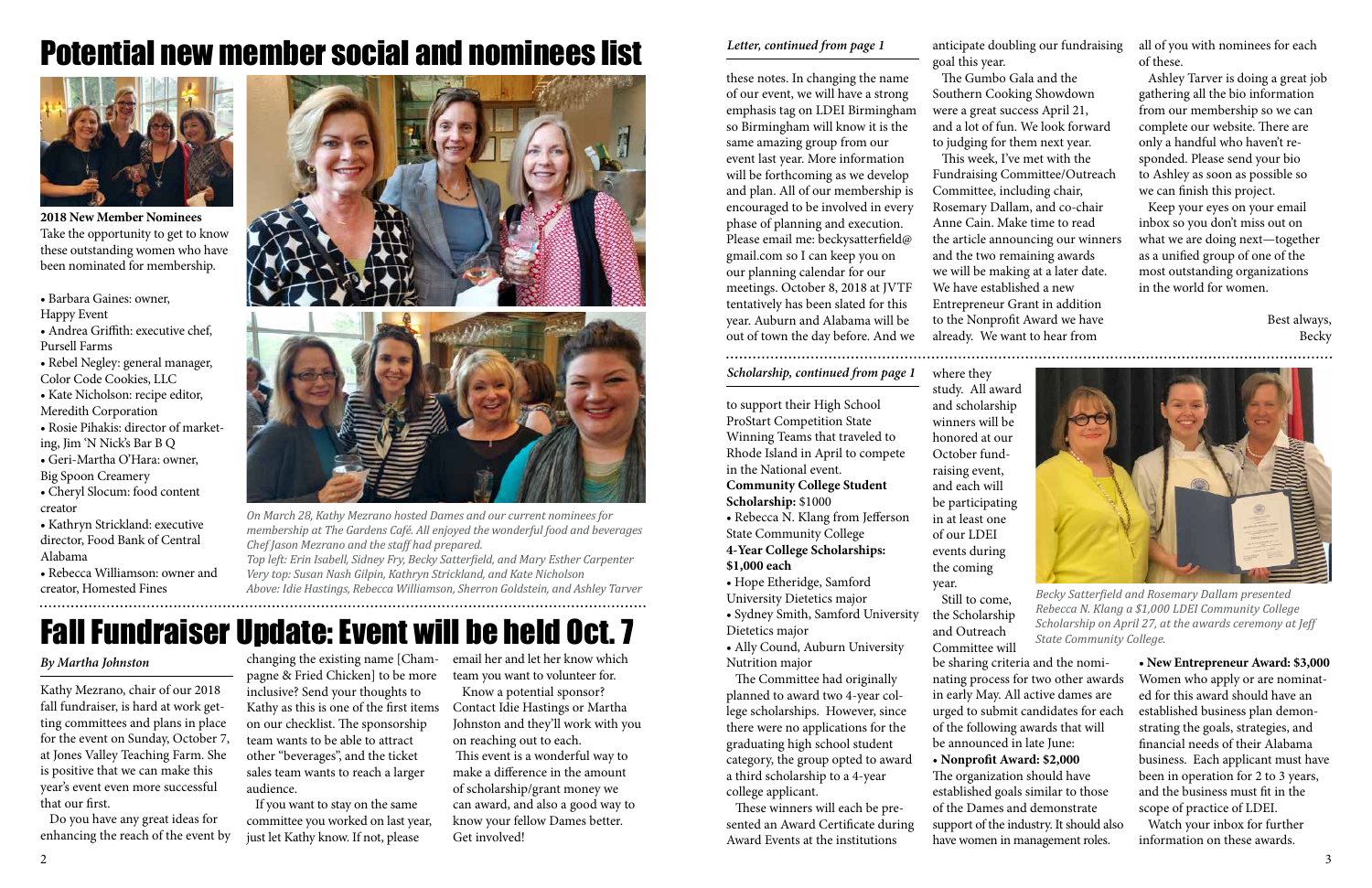

# In the Sweet Spot: Dolester Miles

### *By Christiana Roussel*

S<sub>realiz</sub> itting down to chat with Pastry Chef Dolester Miles at 2:00 in the afternoon, you quickly realize that this is her usual quitting time. You can tell she is tired and perhaps more than a little ready to get home and relax but then again, she did get to work at 5:30 this morning. However, the mere mention of what it means to be nominated for a James Beard Award in a field that is clearly her passion brings a light to her eyes. She clasps her hands together, drawing them to her face, almost hiding behind them in an effort to contain her excitement. Lucky for us she landed here and not in Silicon Valley.

 Bypassing a degree in computer science, Miles instead opted to try her hand in the restaurant world, starting with Chef Frank Stitt as garde manger when he opened the doors to Highlands Bar & Grill in 1982. When he settled on opening Bottega, it was decided that there was more room to work in that space and all desserts would be made there. Dol and her cousin Verba Ford who was also working at Highlands at that time, asked for the chance to take over the program. Having been in that role ever since, Dol daily creates that famous coconut cake, that rich chocolate tart, that heady lemon meringue tart, and all the other seasonal delights that make diners at Bottega, Highlands Bar & Grill, and Chez Fon Fon swoon. One thing is for sure: Dolester Miles has found her sweet spot.



*All photos by Cary Norton.*

**So, you're a James Beard Foundation Award finalist in the Outstanding Pastry Chef category for the third year in a row (winners to be announced May 7th). Of course, all of Birmingham is cheering you on since regular Highlands Bar & Grill and Bottega diners have always known your confections are the best. Given that you have been making many of the same desserts for decades, why do you think the foundation is just now seeing fit to nominate you?**

I have been asking myself that same question! I really don't know!

**Maybe they saw the Southern Foodways Alliance film about you! (https://www.southernfoodways. org/film/dol/)** That was really so nice…

**Competitions are notoriously fickle. But tell us what would it** 

**mean to finally win the award?** It would be an awesome unbelievable achievement, but then again, I already feel like that just being nominated! Last year, the person who won had a name similar to mine. When I first heard it, I almost had a heart attack.

#### **Is there ever a dessert you always wanted to put on the menu but did not get to?**

Not really. But there have been things we've made that just didn't sell well.

**We can't imagine a Dolester creation not selling out!** You just never know how something will sell. Sometimes a dessert has a name that people don't like so we rename it and it sells. Other times, we try and sell something here at Bottega and will only sell one or two it but if we offer the same dessert down at Highlands,



**Dol is the gold standard for elevating the art of dessert one recipe at a time**

we'll sell 30. Strawberry cobbler is one example. We only sold a few here so we changed it to a strawberry crostada, which sold better. We sent the cobblers to Highlands and sold almost 40.

**That makes us curious. So you make everything here at Bottega and then transfer the Highlands desserts every day? That must require an armored truck!** It is a short drive, just down the hill, not a big deal. (Note: she did not tell me what time the desserts leave Bottega for Highlands—that must be a trade secret.)

**Over the years, you've had a few co-workers leave the Bottega kitchen and go on to do other things—Geri-Martha O'Hara (a new member nominee) and Dame Brittany Garrigus are just a couple names that come to mind. How have you mentored them?**

Well, it helps when you know they already have a passion for what they are doing. Geri-Martha would come in every day, talking about wanting to make ice cream. When the (Big Spoon Creamery)

opportunity finally presented itself, I told her to go for it! The other advice I give is to tell people to read through the whole recipe before they start something. There is nothing worse than getting a couple steps in and reading that something has to chill for eight hours.

 Another thing I do is have all my ingredients measured out before I begin. That way, I am less likely to get to the end and forget about adding something. Everything is out and ready to go.

**We hear you like to watch Food Network shows in your downtime. Do you think you'd ever like to have your own show? What if there is ever an Iron Chef: Pastry Chef edition?** Oh, no. I could never do that. I would be way too nervous to be on TV. I would like to watch it

though. Then again, you know, you can't just throw together desserts like you can the savory things. That might not work.

**When you're looking for inspiration, whose recipes do you go back to again and again?** Martha Stewart and Ina Garten. Their recipes always work.

#### **Chef Stitt has so many folks who've worked with him for decades. Why do you think that is?**

He is very calm and easy to work with and knowledgeable. I really feel like he is a brother to me. When he comes back from being out of town, he is so excited to share with us where he's been and what he ate and drank. There is just something about him and Pardis; I just love them.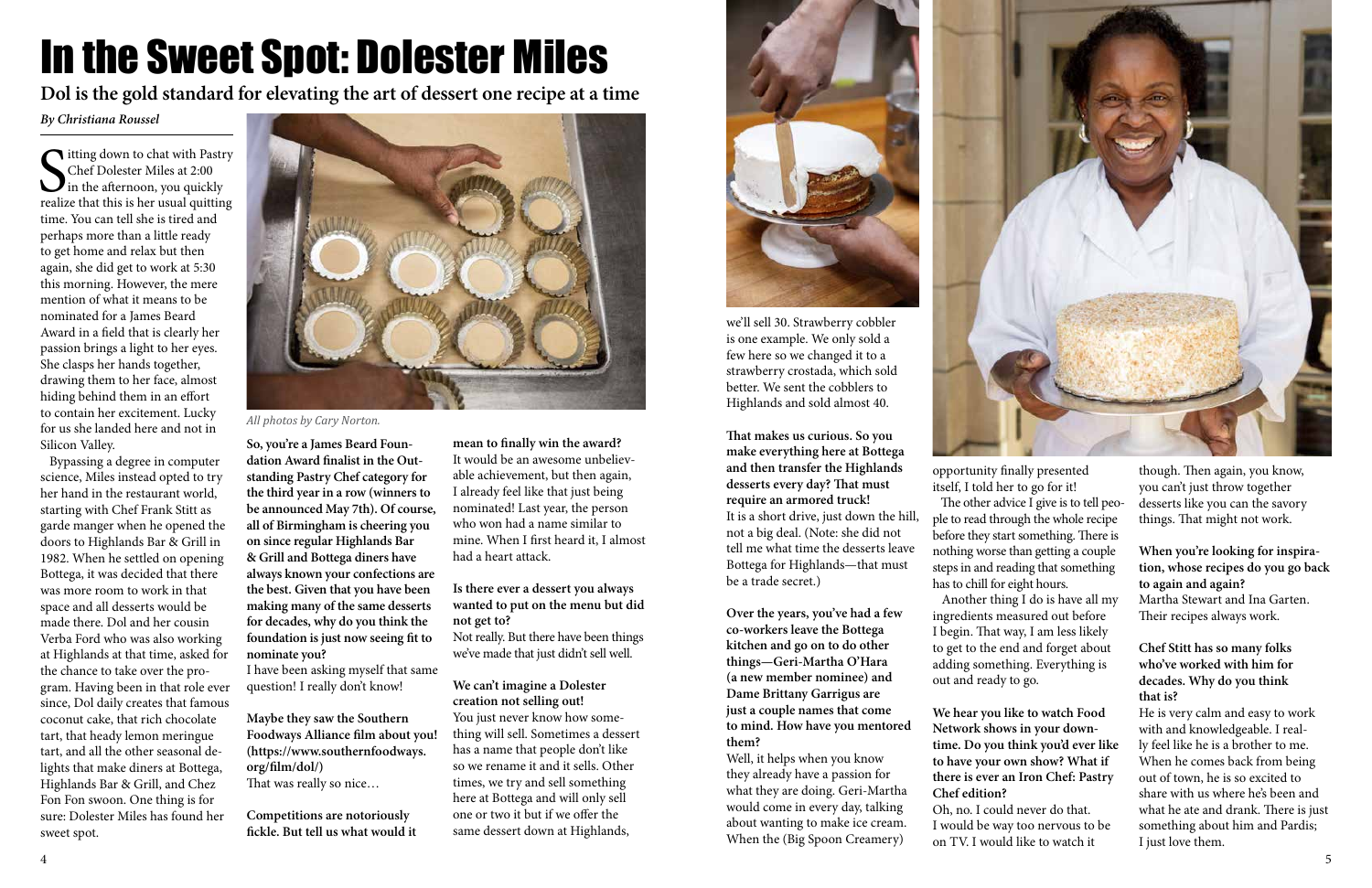### Birmingham Dames take part in the Southern Foodways Alliance Winter Symposium

On February 24, some 150 people traveled to Birmingham from all over the country to explore what it means to produce, grow, cook, eat, and love food in the South. They gathered for the Southern Foodways Alliance 2018 Winter Symposium, and Dames Pardis Stitt, Becky Satterfield, Angela Schmidt, Melany Robinson, Leigh Sloss-Corra, Sherron Goldstein, and Susan Swagler were there.

 Most of the people who attended are experts in their food-related fields. They are James Beard Foundation Award-winning restaurateurs and chefs as well as some of the latest crop of nominees. They are coffee growers, food writers, oral historians, educators, activists, photographers, farmers, and filmmakers. Some folks were there simply because they love Southern food, and that was fine, too.

 "Narratives that Transform" was the theme of the symposium, and it promised a day of many different kinds of stories. Food-related stories matter, says SFA director John T. Edge. "The stories we tell each other change our place and change us."

 The symposium started with a concert of corridos (storytelling folk songs) by the celebrated female mariachi band La Victoria. The trio had traveled to Birmingham a few days early to meet with people in the local Hispanic community for a corrido workshop. El Corazón de Alabama (The Heart of Alabama) was the result, and these collaborators joined La Victoria on stage for that song.

 Other highlights included CNN's Moni Basu talking about growing up in an Indian household in the American South and how food narratives can effect change. Fawn Weaver and Clay Risen talked about Nathan "Nearest" Green, the former slave whom many believe taught Jack Daniel how to distill whiskey. And filmmaker Ava Lowrey debuted *Dol*, a short documentary about Dolester Miles, the three-time James Beard-nominated pastry chef at Highlands Bar & Grill. *Atlanta-Journal Constitution* reporter Rosalind Bentley talked

about the women who fed the Civil Rights Movement and sustained protestors with home-cooked meals respectfully served on their good china.

 Of course there was lots of delicious food involved.

 This started Friday night with clam chowder from Bettola's James Lewis and Muscle Shoals native Adam Evans (formerly of The Optimist restaurant in Atlanta) who is opening a new restaurant in Birmingham. Saturday morning was fueled by fresh Royal Cup coffee and big pieces of Dolester Miles's golden corncake with strawberry

*By Susan Swagler*

### Birmingham Dames Judge 13th Annual Gumbo Gala





Angela Schmidt and Becky Satterfield were two of the Birmingham dames who **to start.**" *attending the Southern Foodways Alliance Winter Symposium in February.*

Gumbo Gala is an annual gumbo cooking competition featuring backyard chefs, professional chefs, and students. The event benefits The Episcopal Place, which is home to low-income seniors and disabled adults. It provides them with affordable housing and access to related services in a home-like environment. Gumbo Gala began 13 years ago when four couples from Louisiana moved into Episcopal Place after losing their homes to Hurricane Katrina. They missed their food, music, and culture, so Gumbo Gala was started in their honor. I have been judging Gumbo Gala for more than a decade. A few years ago, I invited my "sisters" in in the Birmingham Chapter of Les Dames d'Escoffier to join me in judging this annual event, and they have

ever since.

 This year's event—held at Sloss Furnaces, National Historical Land-

*By Jan Walsh* mark on Saturday, April 21—was perhaps the most glorious gala yet. The weather was perfect, sisterhood was special, and gumbo was plentiful. Two tables of Dames judged this year's entries, including Anne Cain, Katherine Cobbs, Idie Hastings, Martha Johnson, Kerry Kelley, and Becky Satterfield. Other judges included local media, foodies, and a local chef.

> We judged 20 different gumbos per table for a synthesis of aroma, consistency, color, and taste. We did not always agree on the best bowl, which only added to the fun as we each defended our own choices and critiqued each other's picks. But give and take won the day, and the winning categories included Chef 's Choices, Gumbo Divine, Students, People's Choice, and Birmingham's Best Backyard and Pro categories. Non-gumbo awards were also given for teams for spirit, fundraising, and art.

*Pictured left to right: Dames Jan Walsh, Becky Satterfield, Kerry Kelley, Katherine Cobbs, Idie Hastings, Anne Cain, and Martha Johnston.*

preserves. Lunch was the work of Duane Nutter of the newly opened Southern National in Mobile. Chef Nutter's salad of Sea Island Red Peas and Shrimp with Meyer Lemon Vinaigrette was a hit. Everything wrapped up with a deeply savory and delicious Conecuh County Gumbo from Dame Becky Satterfield, of Satterfield's Restaurant in Cahaba Heights, and a happy hour featuring a variety of Alabama craft beers.

 The SFA Winter Symposium has found a home in Birmingham and will return next year and the year after that because this place we call home remains an epicenter of important food stories.

 Edge says: "We tell stories that we think will change people's perceptions about the South, might change understandings about the South. And we've begun to tell those stories out of Birmingham. We think Birmingham is a citadel city of the South. If you want to tell stories about the food culture of the South, the drink culture of the South, this is the place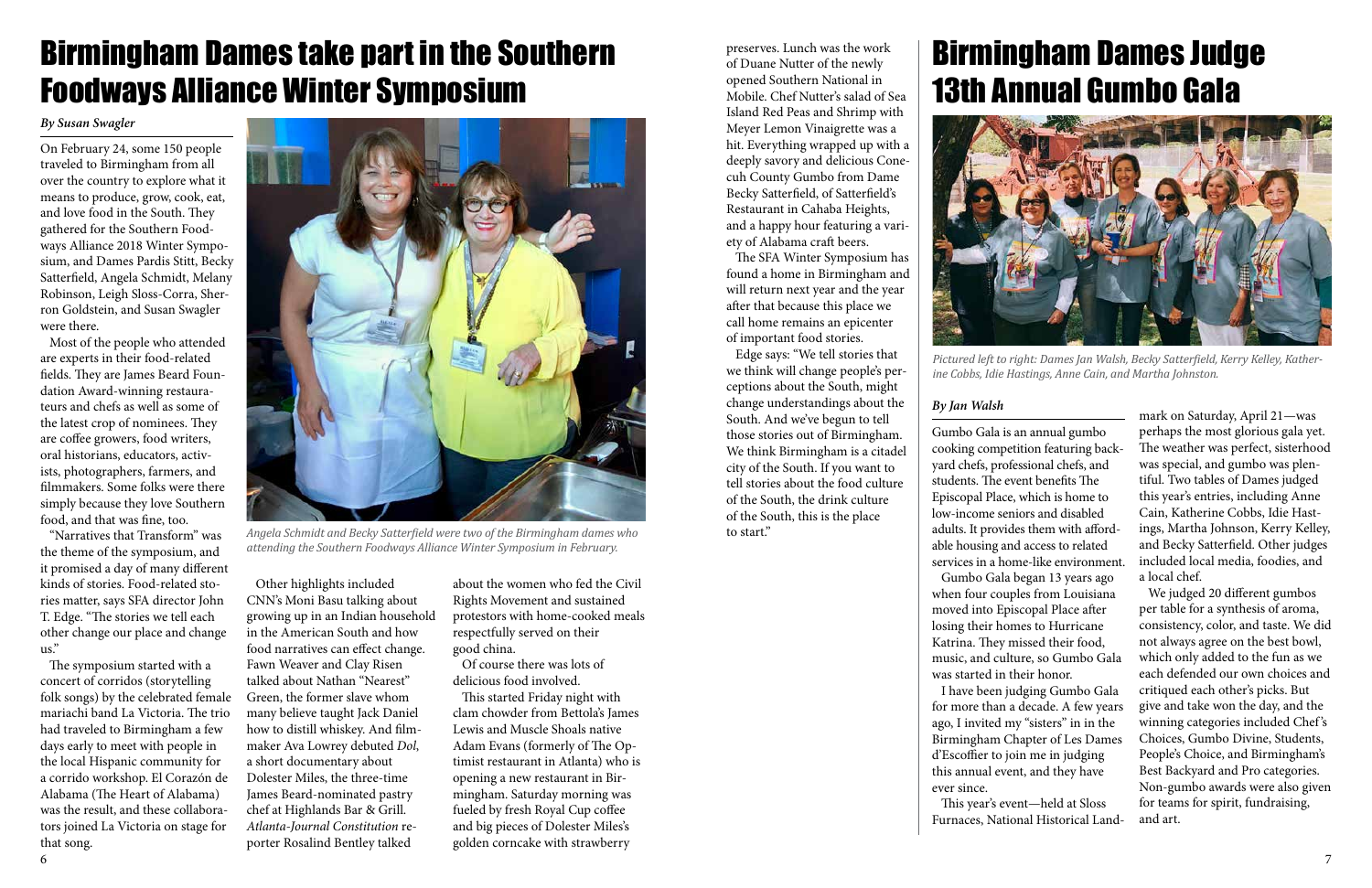water that is crystal clear and so refreshing. After our swim, we enjoyed a private lunch at the Hacienda before departing.

 For dinner, the group traveled to Pueblo Pibil for a dinner with Chef Silvio Capos. Pibil is a Mayan word than means buried and this restaurant showcases the tradition of cooking underground. The custom dates back over a hundred years. Our dinner, which was cooked underground, featured a stuffed round zucchini filled with ground turkey, pine nuts, raisins, cinnamon, nutmeg and white sweet potato. After dinner we were treated to delicious peanut marzipan delights along with mamey ice cream.

8 a set of the set of the set of the set of the set of the set of the set of the set of the set of the set of the set of the set of the set of the set of the set of the set of the set of the set of the set of the set of th before we all started working in groups to prepare our lunch. We enjoyed learning about the different flavors as we cooked cochinita pibil, lime soup, black stuffing, Chaya quesadilla and Relleno Negro (black turkey stew). Our favorite recipe of the entire day was a dip prepared with ground pumpkin seeds, charred peppers, cilantro and salt and served with tortilla chips called Sikil p'ak! We definitely



 We started the next day at the local Mercado (market). It was a traditional market containing fresh fruits, vegetables, and spices where we gathered the ingredients for our day of cooking with the Las Mujeres Mayas. These Mayan women prepared us a traditional breakfast

*Above: Kathy Mezrano and Betsy McAtee toasting outside the cenote at the Hacienda Sotuta de Peon at the Henequen Plantation.* 

*At right: Hayley Matson-Mathis, President LDEI International, Betsy McAtee, Dianne Blancato [Winston-Salem], Kathy Mezrano attending the final dinner at Kuuk Restaurant in Merida.*

> enjoyed the decadent lunch at Hacienda Ochil.

 That evening we were treated to a VIP video mapping performance at the town square as guests of the Merida's Tourism Board. Both the mayor of Merida and her staff greeted us. We tasted street food during the event and moved onto a special dinner prepared by Chef Luisteen Gonzale in collaboration with Chef Melena Kendra.

*continued on the next page*

# Index Recommend

#### **San Diego**

*Leigh Sloss-Corra* These days one of the best (and quickest) ways to get an overview of the local food scene is by visiting the farmers' market. Any city that cares about food will have a decent, well-organized market with a variety of farmers selling locally grown produce; food artisans selling specialty products like hand-crafted sauces, breads, and chocolates; and sometimes food producers on the leading edge of food trends, a step away from starting a food truck business or new restaurant. When the markets are beautiful, the produce and products varied and innovative *and* customers seem be to be happily tasting, testing, and purchasing, you can guarantee there are lots of restaurants and eateries to explore in the area, and it may be a good idea to extend your trip or plan to come back.

 A recent afternoon trip to San Diego included a quick stop at the North Park Farmers' Market, a Thursday afternoon/evening outdoor market in a trendy transitional the Mexico LDEI Chapter. neighborhood. Strolling past the tents, piles of heirloom tomatoes, citrus fruits and flowers gave way to a plethora of culinary delights including small batch hot sauces, coconut yogurt and kombucha, samosas and pakora, po'boys and gumbo, vegan tacos, kefir soda, honey mead and hand-dipped cabetos (ice cream) pops. Next time we will have to stay for the weekend.

#### **Mexico**

#### *Betsy McAtee*

In mid-March, Kathy Mezrano and I journeyed to the beautiful city of Merida, Yucatan, Mexico to join other Dames on an exploration of the "Flavors of Mexico" hosted by

 The area has a rich heritage of Mayan and European influences including Spanish, French, British, Lebanese and Dutch. We saw the latter in the region's architecture, clothing, and especially cooking. We quickly discovered that the culinary delights of a typical Yucatecan kitchen come from the mouthwatering mixture of European and Mexican flavors. By combining flavors like pumpkin seeds, oregano, sour orange, achiote, sweet pepper, cilantro, habanero, purple onion, and xcatic peppers, locals produce their famous Yucatecan cuisine.

 Upon arrival we received the Mayan Blessing by a Chaman. This

customary ceremony is used for the initiation of a celebration in every town in Merida. Later we followed musicians and dancers performing "La Danza del Cochino" to our dinner at La Tradicion. La Tradicion is an award winning restaurant by Chef David Certina and featured local Yucatecan dishes from his family. We especially loved those from his grandmother!

 One of the highlights of this trip was having Chef Jeremiah Tower as our special guest at this dinner. Tower, now a resident of Merida, gave us a background of the regional flavors and market specialties following the dinner.

 Our first full day in Merida saw the group traveling to the Hacienda Sotuta de Peon for a private tour of a Henequen Plantation. The highlight of the day was a refreshing swim in a Cenote typically found only in the Yucatan area. Cenote is a sinkhole that contains ground-





*A vendor selling mead at the North Park Farmers' Market in San Diego during Leigh Sloss-Corra's recent trip.*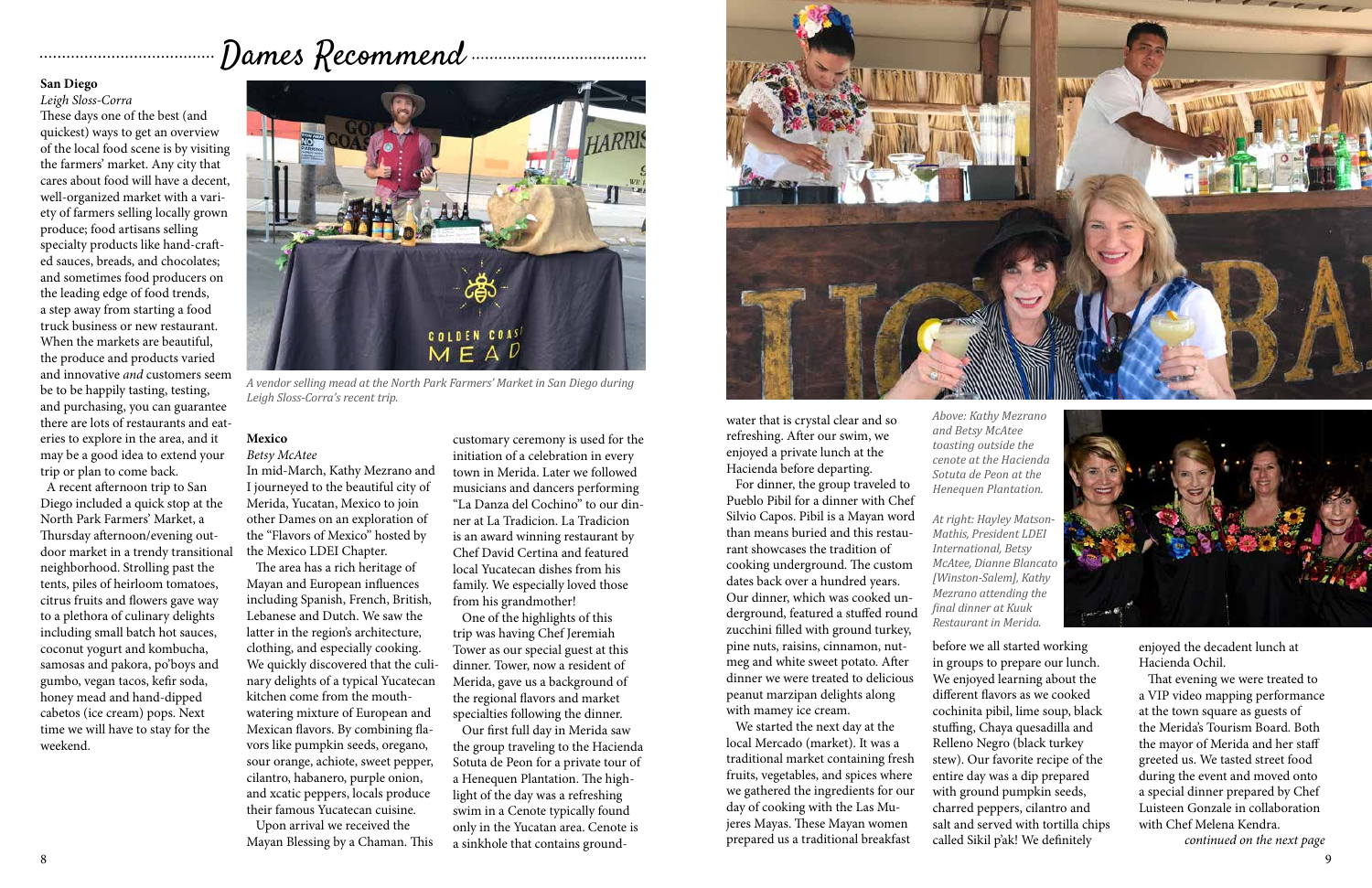

*Denver's historic Union Station is home to Mercantile Provisions restaurant.*

Events Calendar

Wednesday, June 27 TBD Hypertufa Class at

Sunday, May 20 2:30 til 5:15 p.m. Pursell Farms Tour and Cocktail Reception Sylacauga, AL \$37.50

Friday, June 15 Birmingham LDEI Officer Nominations Close [Paperwork to be submitted to Martha Johnston]

 Thigpen's Garden Gallery Pepper Place Cost TBD

#### *continued from page 9*

 On our last day in the area we toured the magnificent Chichen Itza, one of the Seven Wonders of the World. After our tour we enjoyed lunch in a traditional cantina, Eladios.

 We felt very special as las calezas (horse-drawn carriage) drove us through the streets of Merida in our custom made el hipil dresses (Yucatan celebration dress) prior to dinner. Exploring the city of Merida by carriage allowed us to view the European architecture within the city center. The farewell dinner was hosted by Chef Pedro Evia at has renowned restaurant, Kuuk.

 As we departed for home, we said goodbye to new friends we made along the way and agreed we'll eagerly await the next adventure!

#### **Denver**

*Ashley Tarver*

Following a recent trip to Denver, I have a couple of restaurants to recommend:

• Guard and Grace: It has a phenomenal wine list and sommelier as well as steaks and seafood with an Asian twist

• Mercantile Provisions at Union Station: Not only is the train station active and a wonderful example of architecture, but also the restaurant has a beautiful charcuterie board and works extensively with local farmers.

#### **Atlanta**

*Ashley Tarver* 

One of my new favorites in Atlanta is: Rumi's Kitchen. This phenomenal Persian restaurant is located on Roswell Road in Sandy Springs. Rumi's has been open 5 years and serves beautiful and tasty Persian foods.

The Book Group had been trying for several months to discuss *Cinnamon and Gunpowder* by Eli Brown, but the gathering kept being postponed. So Dame Jan Gautro called for a cocktail meeting at Seasons 52 on Tuesday, February 20, to once and for all have the discussion and move on to the next book. Gautro, Susan Green, Ann Cain, Laura Zapalowski and Susan Swagler attended.

 This book was not nearly as serious a read as the previous choice, *The Belly of Paris* (written in 1873 by Emile Zola); nonetheless, it led

# Book Club: Cinnamon and Gunpowder

*By Susan Swagler* to a great discussion. With lots of adventure and a pirate ship romance, this book, set in 1819, is a well-written twist on the tale of Scheherazade, the storyteller in One Thousand and One Nights. An accomplished chef named Owen Wedgwood is kidnapped by the ruthless pirate Mad Hannah Mabbot. She says she will spare his life as long as he puts exquisite food in front of her every Sunday without fail. Wedgwood's supplies are meager, but he's incredibly resourceful. He makes bread from a starter he leavens in a tin under his shirt; he smokes fresh eel with tea and brews pineapple-apple cider.

Life becomes especially delicious when he discovers miso.

 The group talked about how Mabbot actually is based on a real woman pirate, Ching Shih, who, in the first part of the 19th century, terrorized the South China Sea. Ching Shih commanded some 1,800 ships and 80,000 men.

 While the book group didn't cook items from the book for this meeting, they enjoyed some exotic flavors with duck wing "lollipops" with a gochujang glaze, hummus, shishito peppers and citrus-based cocktails. In the end, this was a discussion well worth the wait.

Anne Cain, Susan Gilpin, Jan Gautro, and Susan Swagler gathered with homemade dishes and rosé from Provence to discuss N.M. Kelby's *White Truffles in Winter*—historical fiction about Auguste Escoffier.

 Fittingly, there were a couple of egg dishes (Escoffier is said to have known some 600 different ways to prepare eggs) in addition to a lovely, garlicky "city salad" and fried chicken with dipping sauce.

 The women talked about how Escoffier became an astonishing, groundbreaking chef and he also simplified French cooking, co-created the Ritz Hotel chain, and wrote cookbooks like *Le Guide Culinaire* (still in print!) that changed the way we consider cooks and cooking and even food itself.

 The historical fiction presented a personal side of Escoffier, based on fact, that didn't always paint him in the best light. Three differ-



## Book Club: White Truffles in Winter

#### *By Susan Swagler*

ent women joined Escoffier at the heart of this novel: his wife, the poet Delphine Daffis, whose hand in marriage he won in a pool game; his reputed lover the infamous actress Sarah Bernhardt for whom he cooked scrambled eggs to go with her glasses of Moet; and the fictitious Sabine, a servant in his home when he was at the end of his life. Discussion included Escoffier and

his contributions to the food world, the women who founded our organization, and the various roles of women in Escoffier's day.

 Escoffier created and named hundreds of dishes for famous and notso-famous people (but not for his wife), and the book group members had a fun conversation about what dishes they might create and name for someone they love.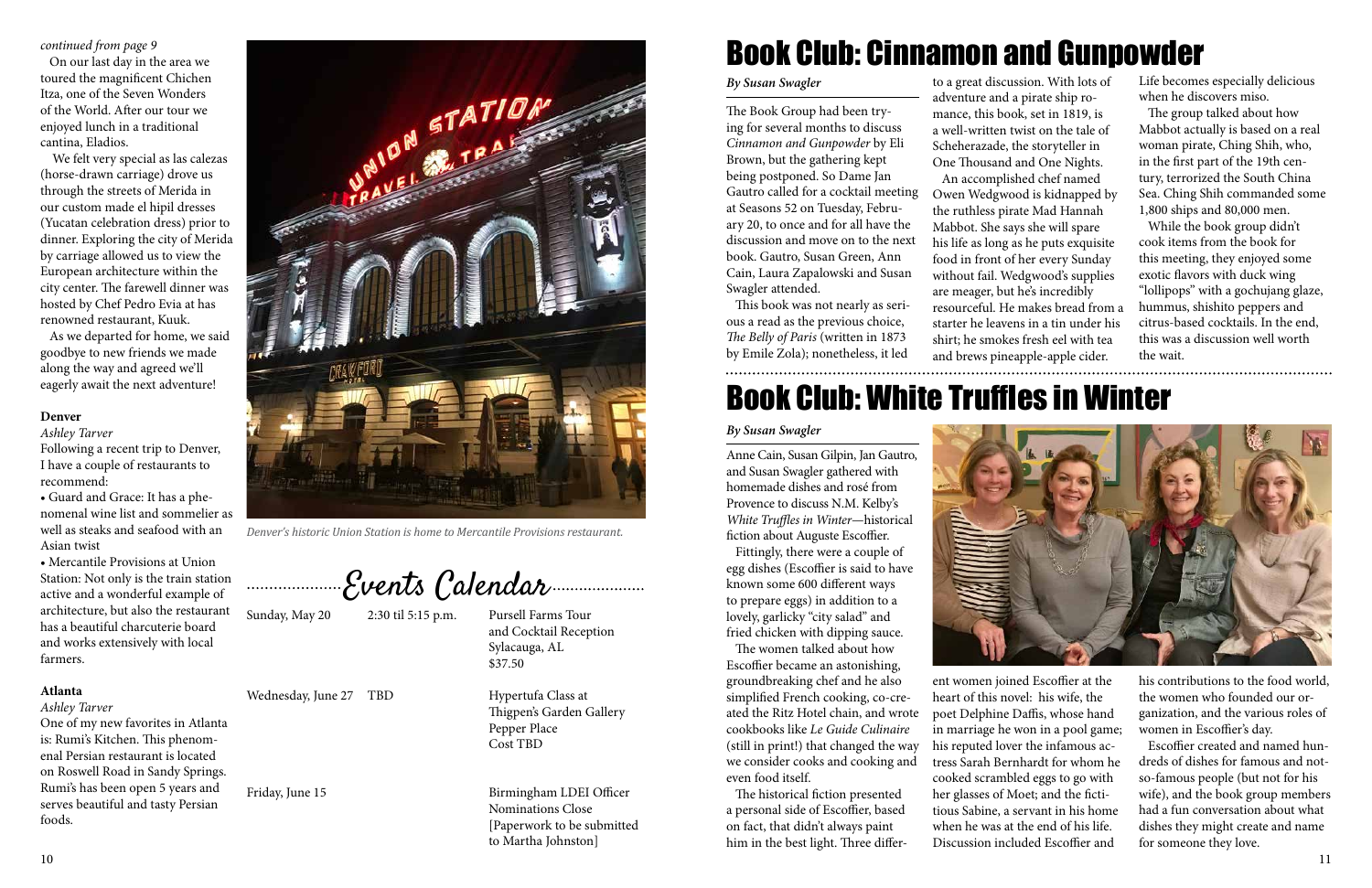# Dames Judge Southern Cookin' Showdown

*By Martha Johnston*

SafeHouse of Shelby County invited Birmingham Dames to judge the 2nd Annual Southern Cookin' Showdown on April 21st. The event was held at Summer Classics in Pelham. In addition to the cooking competition, there was live music, formal judging and awards, entertainment, and other activities.

worthy cause. victims of violence. The abuse. SafeHouse helps women and children in immediate need of provides comprehensive services to victims of violence. The

 The Southern Cookin' Showdown had nine competitors who entered a variety of categories: meats, desserts, vegetables, and snacks. Each team was also rated on booth décor, enthusiasm, and creativity. All the attendees could sample each of the items prepared. Dames Rosemary Dallam, Kay Reed, and Rosalyn Bloomston had a good time judging emergency shelter and also and felt it was a huge success for a

organization has been in existence nearly 30 years and works to help clients sustain a life of independence that is free from abuse.



*Dames Rosalyn Bloomston, Kay Reed, and Rosemary Dallam judge the 2nd Annual Southern Cookin' Showdown to raise money for SafeHouse. Photo credit: Don't Blink Photography.*

## Better Together: Food and Wine Pairing

#### *By Leigh Sloss-Corra*

On the last day of February, talented women from around the Southeast gathered in downtown Birmingham for a full-day leadership conference organized by Momentum, the top leadership program for executive women in Alabama. Held biennially, this year's conference was attended by over 800 women (and a few men), with standing ovation keynote speakers, standing-room-only breakout sessions and enthusiastic networking throughout the day over food and drink. To wrap up this year's conference, whose theme was "Better Together," the Birmingham chapter of Les Dames d'Escoffier was invited to host the closing reception, pairing different wines with signature dishes and food specialties. Catering superstar Dame Kathy Mezrano (of Kathy G) coordinated the Dames and their menu.

12 13 Dames Susan Green and Jennifer Yarbrough planned the perfect Sunday social recently at the new Crestline Bagel Co. location in Cahaba Heights. As part of the retail/gustatory trifecta that also includes El ZunZún and Leaf & Petal, it was the ideal location to meet up with friends, old and new. Saturday had been warm and blustery with overnight rains which ushered in some much colder temps. Jennifer had arranged a private table for our group inside the greenhouse, with Leaf & Petal owner Jamie Pursell. Aside from being a welcome respite from the biting wind, we all enjoyed the sneak peek of this gorgeous

 At the reception, conference attendees were invited to sample the wide variety of beautifully prepared and presented small bites and meet with the Dames who created them. As top women in business, the attendees were excited to learn more about LDEI and were impressed by how many women dominate the uber-trendy food scene in Birmingham. Dame Andrea Snyder of the growing Urban Cookhouse empire served up healthy acai bowls from her new restaurant, Farm Bowl. Birmingham LDEI President Becky Satterfield (of Satterfield's) and former Birmingham LDEI President Angela Schmidt offered Latin-flavored pulled pork tacos and other bites from El ZunZún, the much-an-



ticipated new restaurant opening in Cahaba Heights. Cookbook author Dame Sherron Goldstein set out a lavish spread of smoked salmon canapes, while Kathy G served pimento cheese "pick-up cups" with crudites. Sweet treats finished the menu, with chocolate layer cake squares by Dame Telia Johnson, and goat-cheesecake bites prepared by Dame Deborah Stone of The Pantry and Stone Hollow Creamery and cooking educator Dame Pat Terry. The "Better Together Food and Wine Pairing" was attended by almost 400 people, the highest



number ever for this conference's closing reception. The shared missions and energy of Momentum and LDEI were in fact "Better Together" for all involved. Many pledged to seek out and visit the Dames' restaurants often, and to more deliberately support women in the food industry in the future. It was a satisfying end to a great day for top women in Alabama. The Momentum planning team expressed deep gratitude and is already planning more ways to team up with and support LDEI in the months and years to come.

*Above: Andrea Snyder shares healthy acai bowls from her latest restaurant, Farm Bowl, to attendees of this year's Momentum conference.*

*At left: Pat Terry speaks with one of the conference attendees.*

### Dames Brunch at the new Crestline Bagel Location

*By Christiana Roussel*

a relaxed opportunity to visit with Dames Sherron Goldstein, Susan Gilpin, Angela Schmidt, Christiana Roussel, Jan Gautro, Susan Swagler, Ashley McMakin, and Becky Satterfield; nominees Rebecca Williamson and Kate Nicholson who were able to stop by and say hello as well.

 We see this as the first of many good times that will take place on Crosshaven Drive, as El ZunZún gets up and running and summer comes bearing her invitation to stop and smell the roses. And lavender. And rosemary.

new space. We can already tell this will be the crown jewel of the neighborhood. Enjoying coffee with friends amongst the fiddle leaf ferns and kalanchoe flowers provided